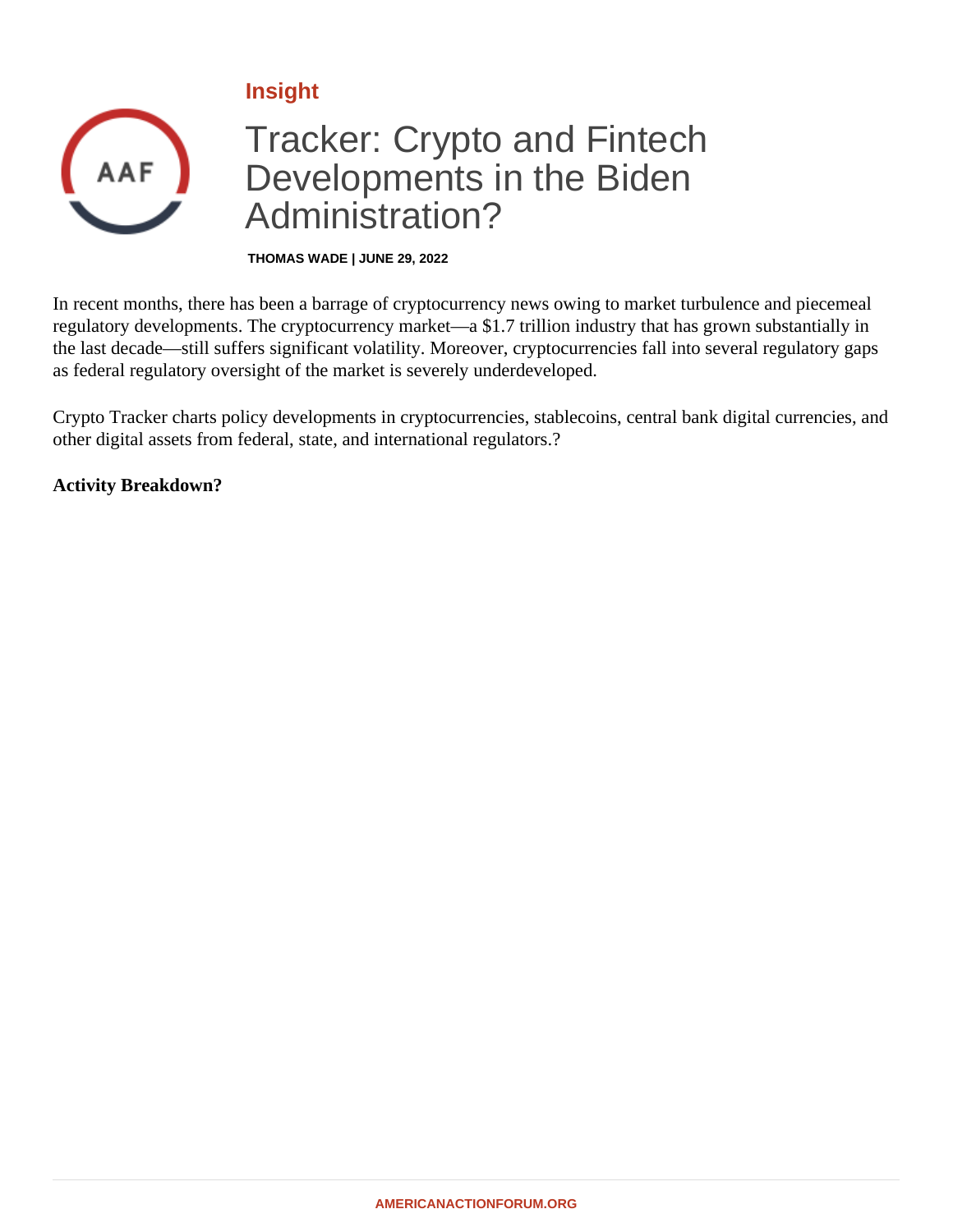Market Value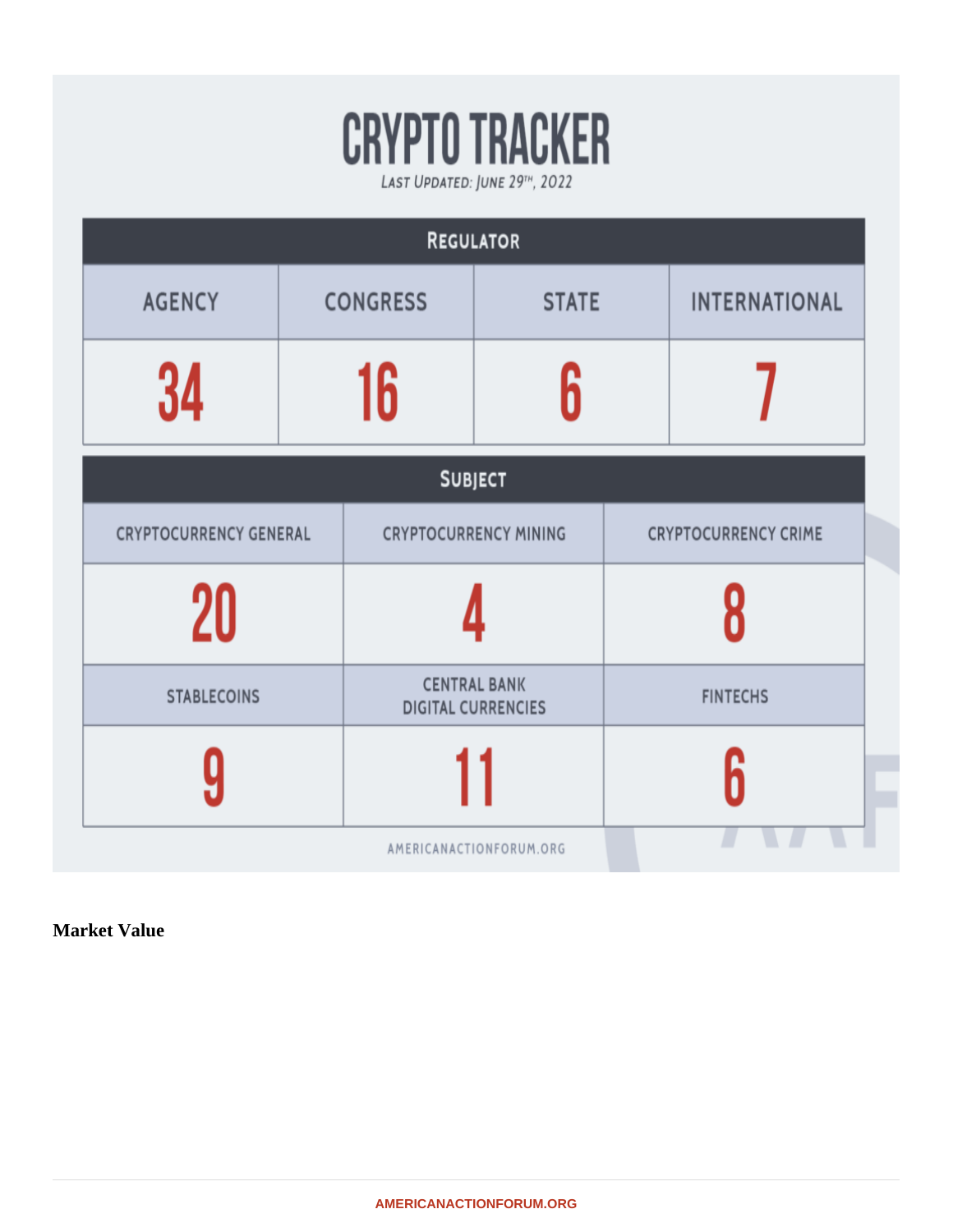Source Statista

Tracker?

6/29/2022– Crypto hedge fund and significant industry investor Three Arrows red to liquidate its assety court after lawsuit following failure to repay debts.

6/22/2022– Representative Jim Himes releaseste paper providing a possible legislation roadmap towards the development of a central bank digital currency.

6/13/2022–Crypto markets suffer shock as lender Celsius Network unces it will halt withdrawal amid regulator scrutiny.

6/10/2022- Deputy Treasury Secretaryally Adeyemo indicates that reasury will crack down on [cryptocurrency wallet](�� h t t p s : / / h o m e . t r e a s u r y . g o v / n e w s / p r e s s - r e l e a s e s / j y 0 8 1 4)thatallow consumers to buy and sell digital assets anonymously.

6/8/2022– New York State Department of Financial Services issues stablecoin guidandellowing Terra USD collapse.

6/7/2022– Senatos CynthiaLummis and Kirsten Gillibrand release bipartisan proposseeking to establish a complete regulatory framework for currenciese proposal putthe Commodity Futures Trading Commission (CFTC) front and center, which suggests that cryptocurrencies should be considered commodities rather than securities—a view favorable to industry.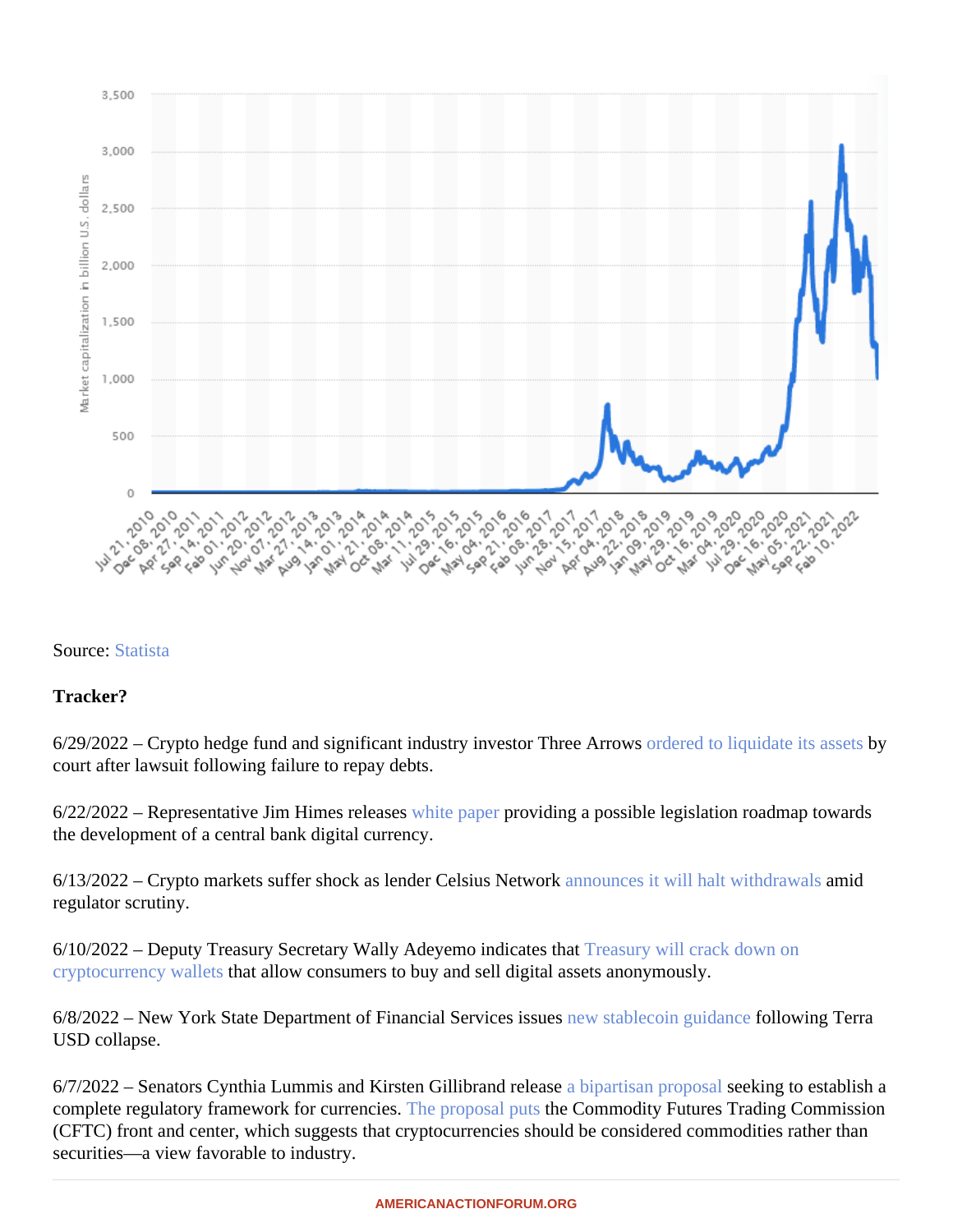6/2/2022– New York lawmaker pass the first limited moratorium digital currency mining at fossil fuel plants.

5/26/2022 House Financial Services Committee holds hearing on central bank digital cur(ements) ; presses Fed Vice Chaiael Brainard to not proceed without congressional legislation.

5/23/2022 A [Fed surve](�� h t t p s : / / w w w . f e d e r a l r e s e r v e . g o v / p u b l i c a t i o n s / f i l e s / 2 0 2 1 - r e p o r t - e c o n o m i c - w e l l - b e i n g - u s - h o u s e h o l d s - 2 0 2 2 0 5 . p d f ? s o u r c e = e m a i l)yindicates thathe majority of Americans who hold cryptocurrencies and other digital assets are wealthy and banked.

5/18/2022 – Securities and Exchange Commission (SECD) air Gary Gensler calls for a[n increased budg](�� h t t p s : / / w w w . c o i n d e s k . c o m / p o l i c y / 2 0 2 2 / 0 5 / 1 8 / s e c s - g e n s l e r - u s e s - c r y p t o - o v e r s i g h t - n e e d s - a s - c a s e - f o r - h i g h e r - b u d g e t /)et for the SEC to combat cryptocurrency crime.

5/17/2022–SEC Chair Gensler calls for hanced investor protectiofollowing a market slump.

5/11/2022Bitcoin lose **6** percent of its value a major shock to the cryptocurrency market. TerraUSD cryptocurrency collapses, wiping out \$45 million in value in a few days.

5/6/2022 – SEC fines computer hardware maker NVI[DIA \\$5.5 million](�� h t t p s : / / w w w . s e c . g o v / n e w s / p r e s s - r e l e a s e / 2 0 2 2 - 7 9) for failing to disclose sales linked to cryptocurrency mining.

5/3/2022– SEC nearly doubles the size of disptocurrency enforcement unit

4/25/2022 – Consumer Financial Protection Bureau (CFBB) ounces it will rely on a "dormant" authority to [expand its reac](�� h t t p s : / / w w w . a m e r i c a n a c t i o n f o r u m . o r g / i n s i g h t / c f p b - t o - r e l y - o n - d o r m a n t - a u t h o r i t y - t o - e x p a n d - r e a c h - t o - n o n b a n k s - a n d - f i n t e c h /)tononbanks and fintechs.

4/25/2022 – Top European Central Bank (ECB) ficial [remarks](�� h t t p s : / / w w w . e c b . e u r o p a . e u / p r e s s / k e y / d a t e / 2 0 2 2 / h t m l / e c b . s p 2 2 0 4 2 5 ~ 6 4 3 6 0 0 6 d b 0 . e n . h t m l ? s o u r c e = e m a i l) that crypto assets should be taxed, especially if they have a high carbon footprint.

4/22/2022 House Democrats request Frommental Protection Agency instigat[e crypto mining impact](�� h t t p s : / / w w w . c n b c . c o m / 2 0 2 2 / 0 4 / 2 2 / d e m o c r a t s - w a n t - e p a - t o - i n v e s t i g a t e - i m p a c t s - o f - c r y p t o - m i n i n g . h t m l)s[.](�� h t t p s : / / w w w . c n b c . c o m / 2 0 2 2 / 0 4 / 2 2 / d e m o c r a t s - w a n t - e p a - t o - i n v e s t i g a t e - i m p a c t s - o f - c r y p t o - m i n i n g . h t m l)

4/7/2022– [FDIC](�� h t t p s : / / w w w . f d i c . g o v / n e w s / f i n a n c i a l - i n s t i t u t i o n - l e t t e r s / 2 0 2 2 / f i l 2 2 0 1 6 . h t m l ? s o u r c e = g o v d e l i v e r y & u t m _ m e d i u m = e m a i l & u t m _ s o u r c e = g o v d e l i v e r y # l e t t e r) urges banks to consultefore providing cryptocurrency services.

4/7/2022– Treasury Secretar anet Yellen in [remarks](�� h t t p s : / / h o m e . t r e a s u r y . g o v / n e w s / p r e s s - r e l e a s e s / j y 0 7 0 6 ? s o u r c e = e m a i l) that it is "too early to tell" if cryptocurrencies or digital asset technology will live up to promise.

4/6/2022–Sen Pat Toomey releases scussion drafthat would create a regulatory framework for stablecoins centered on the foce of the Comptroller of the Currency (OCC).

4/4/2022– SEC Chair Gensler pushes for SEC and CFT Cotaide joint oversight cryptocurrency exchanges.

3/31/2022– SEC issues new counting guidanctor cryptocurrency exchanges.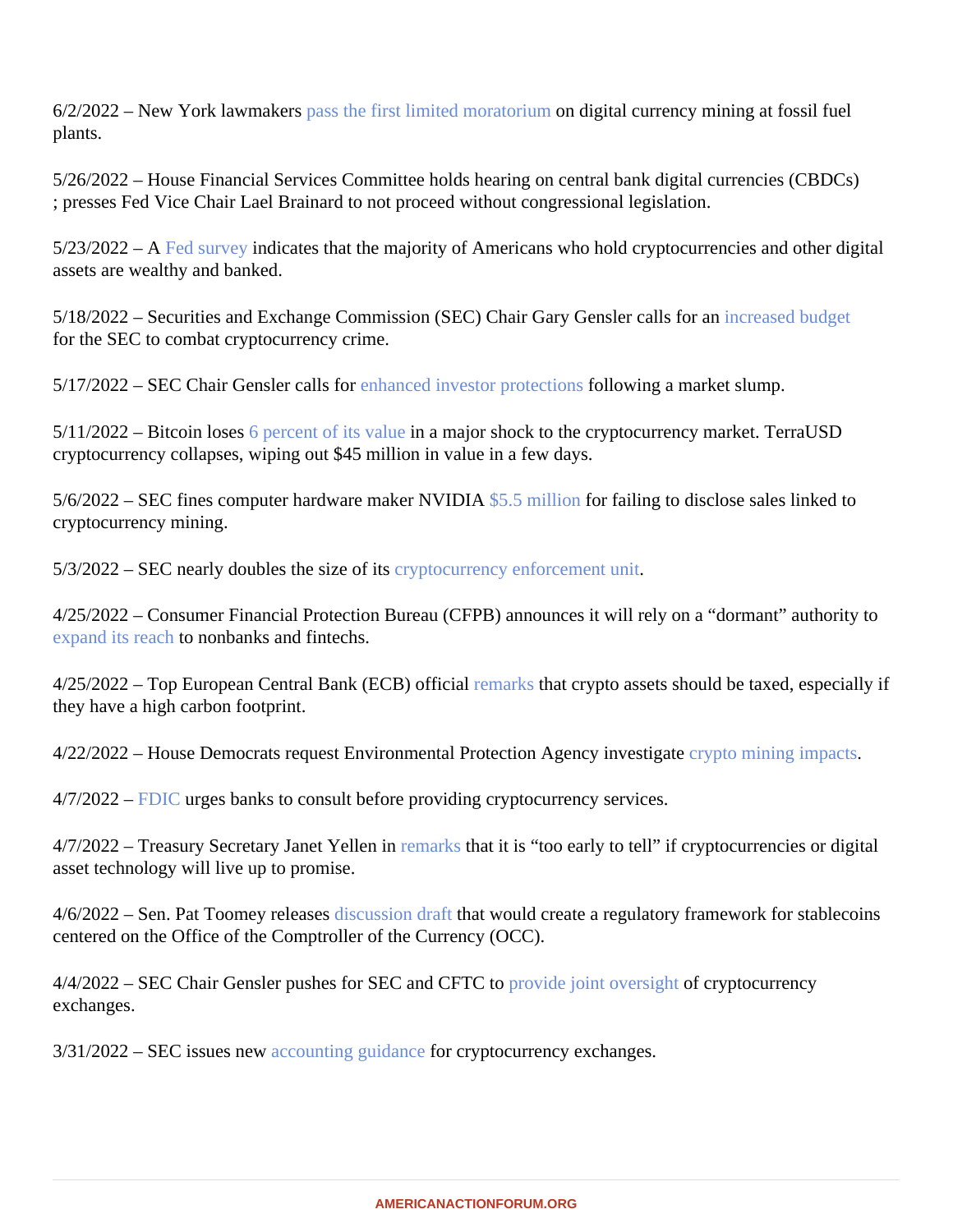3/9/2022 – Biden Administration releases ecutive order embarking on [a whole-of-government](�� h t t p s : / / w w w . a m e r i c a n a c t i o n f o r u m . o r g / i n s i g h t / p r e s i d e n t - b i d e n s - e x e c u t i v e - o r d e r - o n - c r y p t o - r e g u l a t i o n - a n d - d i g i t a l - a s s e t s /), [comprehensive approa](�� h t t p s : / / w w w . a m e r i c a n a c t i o n f o r u m . o r g / i n s i g h t / p r e s i d e n t - b i d e n s - e x e c u t i v e - o r d e r - o n - c r y p t o - r e g u l a t i o n - a n d - d i g i t a l - a s s e t s /)tothe regulation of cryptocurrencies and other digital assets.

2/22/2022– California lawmakers follow Wyoming and Arizona imposing legislation to allow its citizens to pay taxes in cryptocurrencies.

2/17/2022– A bipartisan group of Wyoming lawmaken spose legislatior to make their state the first to have a state-backed digital token.

2/17/2022 – Department of Justice adds staff dedicated to addressing ransomware and other crypto-related financial crimes following its October announcement blational Cryptocurrency Enforcement Team[.](�� h t t p s : / / w w w . j u s t i c e . g o v / o p a / p r / d e p u t y - a t t o r n e y - g e n e r a l - l i s a - o - m o n a c o - a n n o u n c e s - n a t i o n a l - c r y p t o c u r r e n c y - e n f o r c e m e n t - t e a m ? s o u r c e = e m a i l)

2/16/2022 – Consortium of cryptocurrency **exanges and trading platforms** unches trade group standardize approach to money laundering and compliance.

2/15/2022–Under Secretary of the Treasury for Domestic Finance Nelliang [tells Congres](�� h t t p s : / / w w w . p o l i t i c o . c o m / n e w s l e t t e r s / m o r n i n g - m o n e y / 2 0 2 2 / 0 2 / 1 6 / w h y - t h e - f e d - s t a l e m a t e - r e a l l y - m a t t e r s - 0 0 0 0 9 3 2 7)that federal regulators do not have the authority to regulate stablecoins without congressional legislation.

2/15/2022 – Rep. Josh Gottheimer release tratilistic singlection bill setting up a regulatory framework.

2/14/2022 – SEC fines cryptocurrency lender BlockFi00 million in what the agency calls a first f– its– kind crackdown on digital asset trading.

2/9/2022 – Senate Agricultural Committen as for more CFTC oversight of cryptocurrency markets ; CFTC notes that its cyber defenses are poorly prepared to defend against a cyberattack.

2/8/2022– House Financial Services Committee holdsring on stablecoins demonstrating that lawmakers are not advanced in cryptocurrency or digital asset legislation.

2/3/2022– Boston Fed releasessearcion the possible technological underpinnings of a CBDC, publishing open-source code.

1/31/2022– Wyoming and Arizona dyance proposathat would allow taxpayers to make tax payments in cryptocurrencies.

1/31/2022– [Facebook sells controversial cryptocurren](�� h t t p s : / / w w w . u s n e w s . c o m / n e w s / b u s i n e s s / a r t i c l e s / 2 0 2 2 - 0 2 - 0 1 / t h e - e n d - f a c e b o o k - b a c k e d - d i g i t a l - c u r r e n c y - d i e m - s o l d - t o - b a n k)ting pitched as Libra and later rebranded as Diem.

1/24/2022 – Rep. Patrick McHenry implores House Financial Services Chair Repoxine Watersto accelerate [legislation](�� h t t p s : / / r e p u b l i c a n s - f i n a n c i a l s e r v i c e s . h o u s e . g o v / n e w s / d o c u m e n t s i n g l e . a s p x ? D o c u m e n t I D = 4 0 8 2 3 5) on cryptocurrency and digital asset rules before federal agencies to bearde

1/20/2022 House Energy and Commerce Committee holds hearing on the compacts of crypto mining.

1/20/2022 Fed issue sitial paperon a U.S. digital currency and requests public feedback in what is seen as the first definitive step taken by the Fed on a CBDC.

1/12/2022 House RepTom Emmer introduces all that would prevent the Fed from issuing a CBDC.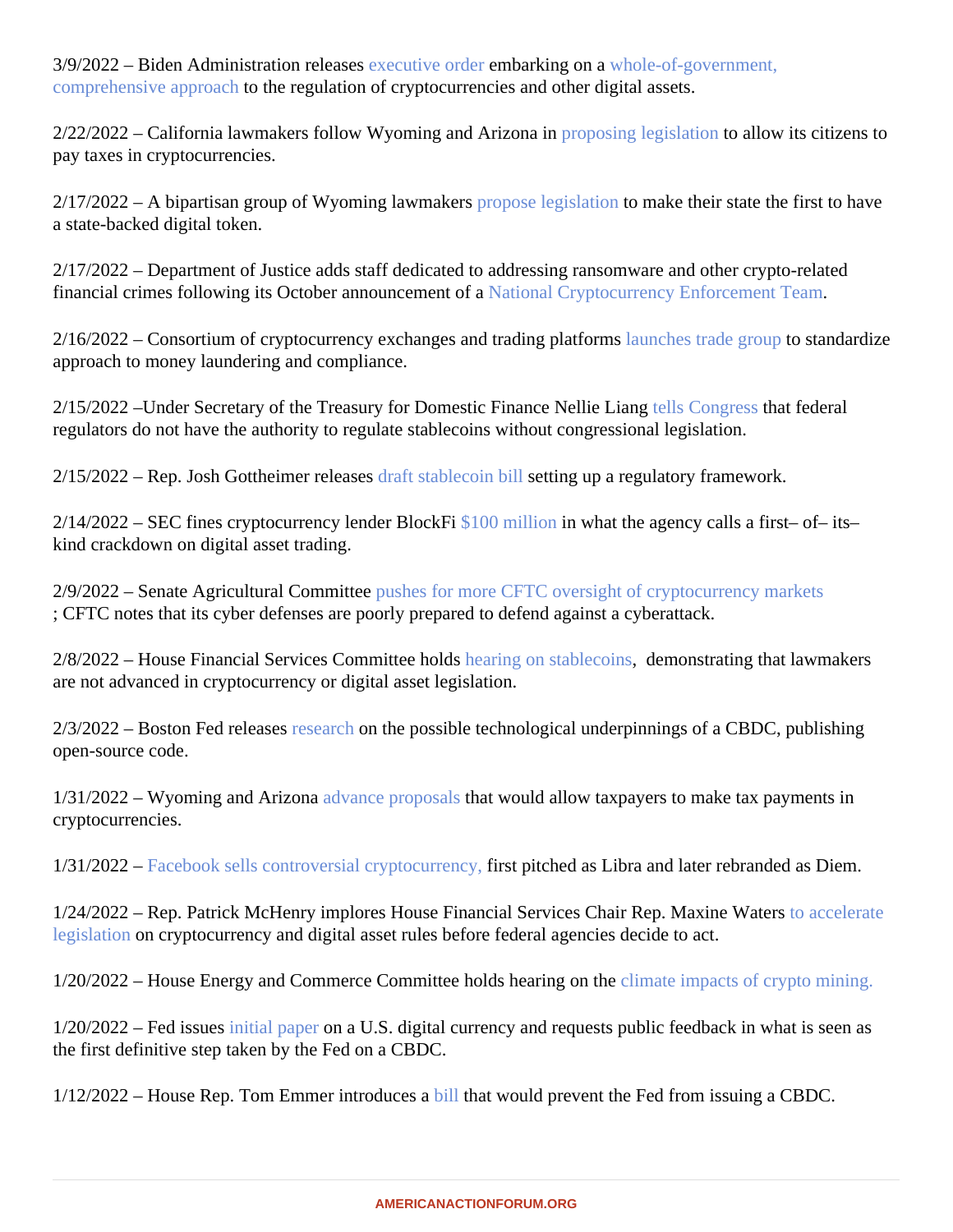1/11/2022– Fed Chaiderome Powell indicates to the Senate Banking Committee that he is open to [crypto banks access to Fed payment rails and Fed ac](�� h t t p s : / / d e c r y p t . c o / 9 0 1 8 6 / p o w e l l - l u m m i s - s p d i - k r a k e n - w y o m i n g)counts .

1/11/2022– The International Monetary FundMF) warns that Bitcoin and other *producurrencies* can no [longer provide a hedge against investm](�� h t t p s : / / w w w . p o l i t i c o . e u / w p - c o n t e n t / u p l o a d s / 2 0 2 2 / 0 1 / 1 1 / C r y p t o - P r i c e s - M o v e - M o r e - i n - S y n c - W i t h - S t o c k s - P o s i n g - N e w - R i s k s . p d f ? s o u r c e = e m a i l)ents to a significant increase in the correlation between digital assets and traditional asset classes.

12/17/2021 [FSOC](�� h t t p s : / / h o m e . t r e a s u r y . g o v / s y s t e m / f i l e s / 2 6 1 / F S O C 2 0 2 1 A n n u a l R e p o r t . p d f)urges Congress to act on cryptocurrency regulation ints to risks but does not provide timeline, noting that if Congress does not act it will do so itself.

12/14/2021 – Senate Banking Committee holds aring on risks posed by stablecoins

12/9/2021– Senior IMF officials tress need for global cryptocurrency regulation the market destabilizes economies.

12/8/2021– [Cryptocurrency CEO](�� h t t p s : / / w w w . n y t i m e s . c o m / 2 0 2 1 / 1 2 / 0 8 / b u s i n e s s / h o u s e - f i n a n c i a l - s e r v i c e s - c r y p t o . h t m l)appear for the first time before House Financial Services Committee, seeking transparent legislative framework.

11/23/2021 – OC[C reverses Trump Administration guidan](�� h t t p s : / / o c c . g o v / n e w s - i s s u a n c e s / n e w s - r e l e a s e s / 2 0 2 1 / n r - o c c - 2 0 2 1 - 1 2 1 . h t m l ? s o u r c e = e m a i l)emphasizing that banks must seek permission before engaging in crypto-related activities on behalf of their clients.

11/4/2021– Incoming New York City rayor Eric Adans [vows](�� h t t p s : / / t w i t t e r . c o m / e r i c a d a m s f o r n y c / s t a t u s / 1 4 5 6 3 1 1 8 2 7 5 5 0 3 8 4 1 2 9 ? s = 2 0 ) & s o u r c e = e m a i l) to take first three paychecks in Bitcoin.

11/2/2021– In direct opposition to comments made by the CFTC, Shair Genslenotesthat most cryptocurrencies and digital assets should fall under the jurisdiction of the SEC, with only a "really, really sma number" appropriately treated as commodities .

11/1/2021– Treasury and other federal agencies releasely anticipated report stablecoins, oting that stablecoin issuers should be treated as banks and calling on Congress to legislate this.

10/27/2021– Acting CFTC Chair Rostin Beham urges Congress to pand the CFTC's authorito regulate digital assets.

10/15/2021 – CFTC orders cryptocurrencies Tether and Bitfinex to pays million in fines for misleading statements that the currencies were backed by the U.S. dollar.

10/12/2021 Former Boston Fed hief Eric Rosegrennotes that the policy questions posed by a CBDG far more complex than the technical challenges; notes ever that any U.S. CBDC is unlikely to be based on blockchain.

10/06/2021The International Organization of Securities Commissions releasesth reportonsidering the systemic risk posed by stablecoins.

10/1/2021– IMF calls fo[r global standard](�� h t t p s : / / s t a t i c . p o l i t i c o . c o m / b 8 / 5 8 / c 3 4 6 a 6 a f 4 f e 2 8 a 9 5 3 8 e 5 c 9 a 5 a 3 2 e / 1 0 0 2 i m f c r y p t o 2 . p d f ? s o u r c e = e m a i l) to reduce the risks posed by cryptocurrencies.